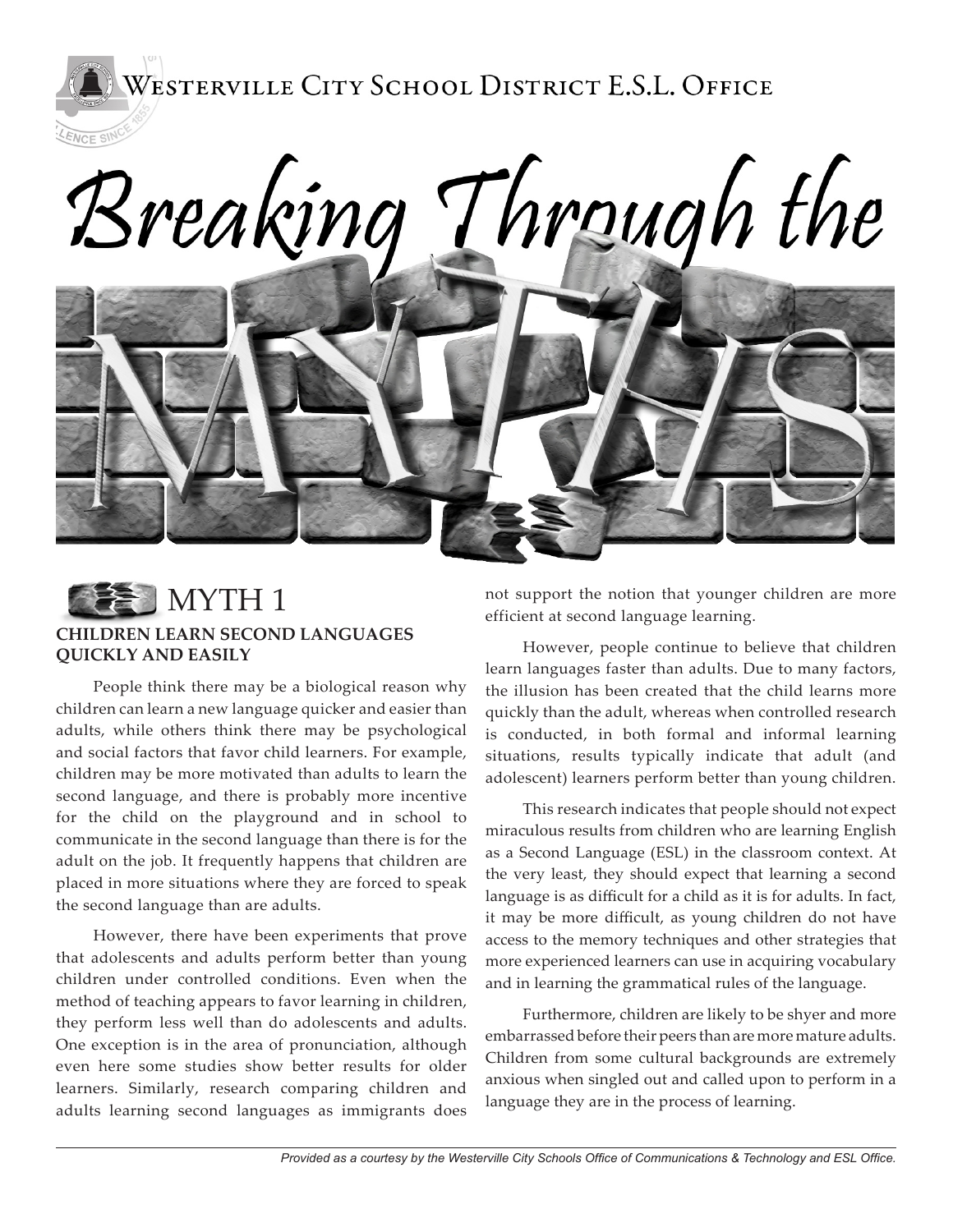

# **THE YOUNGER THE CHILD, THE MORE SKILLED HE OR SHE WILL BE IN LEARNING A SECOND LANGUAGE**

Another myth concerns the best time to start language instruction. Of course the best way to learn a second language is to begin at birth and learn two languages at the same time. But, when should a young child who already knows a first language begin to learn a second? Some researchers take a younger-is-better position and argue that the earlier children begin to learn a second language, the better. Research shows that this may not be the case when it comes to the school setting.

A study of children learning French in school showed that after five years of instruction, children who started at age eleven performed better on tests of second language proficiency than children who had begun at age eight. This was the largest single study of children learning a second language in a formal classroom setting and the researchers concluded that older children are better second language learners than are younger ones. Similar results have been found in other studies.

ESL children in American schools need to master English as quickly as possible while at the same time learn subject-matter content. This suggests that in the American context early exposure to English is called for. However, because second language acquisition takes time, children will continue to need the support of their first language, where this is possible, so as not to fall behind in content-area learning.



# **THE MORE TIME STUDENTS SPEND IN A SECOND LANGUAGE CONTEXT, THE QUICKER THEY LEARN THE LANGUAGE**

Many people believe that the most straightforward way for children from non-English-speaking backgrounds to learn English is for them to be constantly exposed to English. However, studies have shown that children in bilingual classes, where there is exposure to the home

language and to English, have been found to learn English language skills equivalent to children who have been in English-only programs. This would not be case if the amount of time students spent in an "English-only" environment was the most important factor in language learning.

Many researchers caution against removing support of the home language too soon. Giving language minority children the support of their home language, where this is possible, is not doing them a disservice. The use of the home language in bilingual classrooms enables the child to avoid falling behind in school work, and it also provides a mutually reinforcing bond between the home and the school. In fact, the home language acts as a bridge for children, enabling them to participate more effectively in school activities while they are learning English. In the long nun, children in bilingual programs will acquire as much English as children who have more exposure from an earlier age. Furthermore, if the child gains or maintains skills in the first language, as an adult he or she be bilingual and have an advantage in his or her career.



## **CHILDREN HAVE ACQUIRED A SECOND LANGUAGE ONCE THEY CAN SPEAK IT**

For school-aged children, there is much more to learning a second language than learning how to speak it.

A child who is proficient in face-to-face communication may not know the "academic language" needed to participate in classroom activities, especially in the later grades. For example, the child needs to learn what nouns and verbs are and what synonyms and antonyms are. Such activities require the child to separate language from the context of actual experience, and to learn to deal with abstract meanings.

Letting a child leave an ESL program too soon, particularly if not ready for the all-English classroom, may be harmful to the child's academic success. A child who is receiving his or her school lessons in a second language may be having language problems in reading and writing that might not show up if the child's speaking abilities are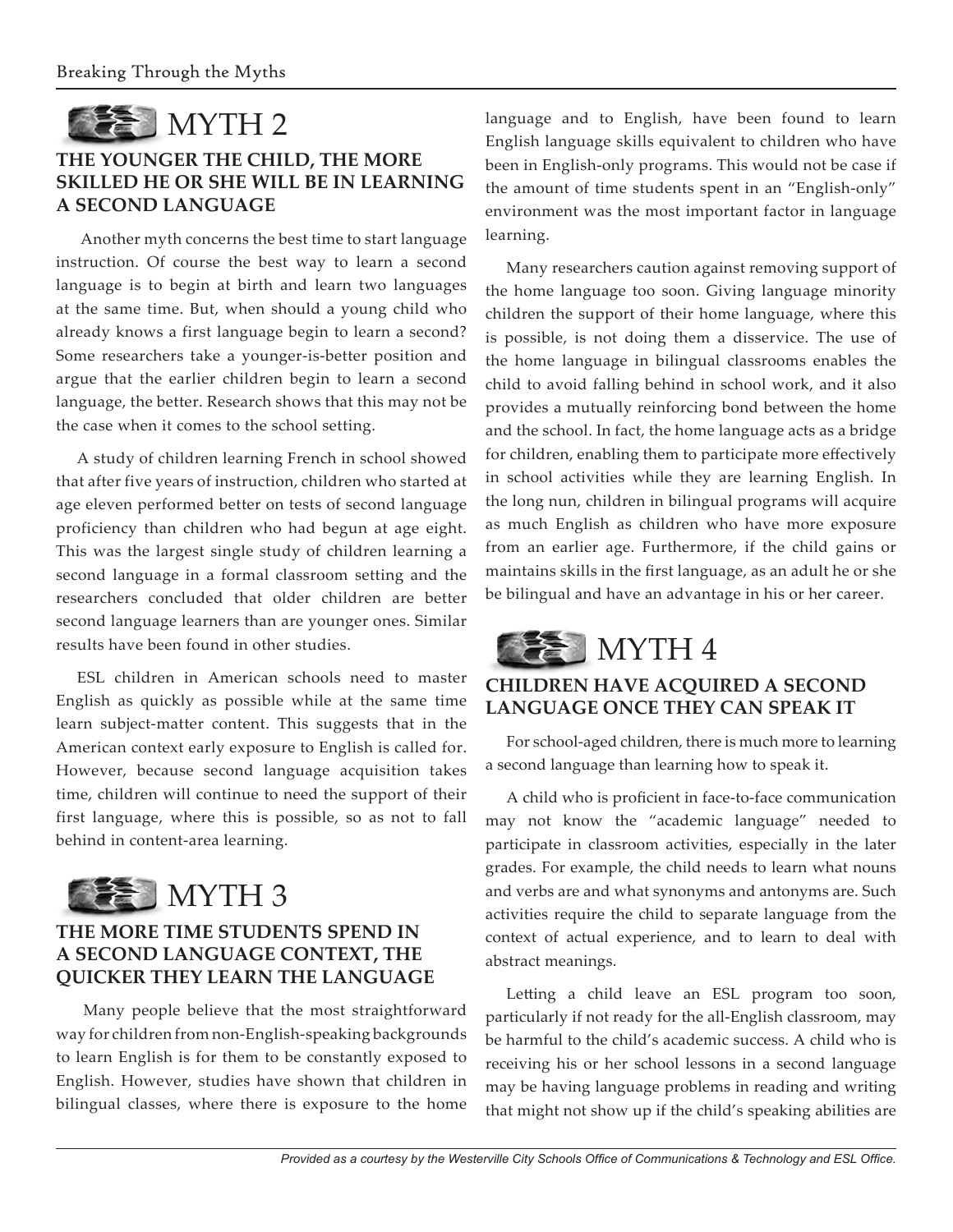used to determine his or her English proficiency.

Some theorize that the problems that ESL children have in reading and writing stem from limitations in vocabulary and syntax in the second language. Even children who are skilled orally can have these gaps; learning a second language is not finished in a year or two.



## **ALL CHILDREN LEARN A SECOND LANGUAGE IN THE SAME WAY**

Research shows that mainstream American families and the families of many children from minority cultural backgrounds have different ways of talking. American schools emphasize the language and styles of talk that are found most often in mainstream families. Language is used to communicate meaning, to convey information, to control social behavior, and to solve problems. In the upper grades, especially, the style of talk is analytic and deductive. Children are rewarded for clear and logical thinking, so it is no wonder that children experience tension and frustration when they come to school and use language differently from what is expected.

Furthermore, there are social class differences. In urban centers of literate, technologically advanced societies, middle-class parents teach their children through language. Instructions are given verbally from a very early age. This is different from the experience of immigrant children from less technologically advanced, non-urbanized societies because traditionally, teaching in such cultures is carried out primarily through nonverbal means. Technical skills, such as cooking, driving a car, or building a house, are learned through observation, supervised participation, and repetition. There is none of the processes that characterize the teaching-learning process in urban and suburban middle-class homes.

In addition, some children in some cultures are more accustomed to learning from peers than from adults. They may be cared for and taught by older siblings or cousins. They learned to be quiet in the presence of adults and had little experience in interacting with them. When they enter school, they are more likely to pay attention to what their peers are doing than to what the teacher is saying. At this point, the other children are more important to them than adults.

We must be aware of cultural and individual differences of ESL students, as well as social norms that differ from those that govern the mainstream American classroom. Because of their cultural background, some children may be less able to adapt to the interpersonal setting of the school. Children from culturally diverse backgrounds require a variety of instructional activities – small group work, cooperative learning, peer tutoring, individualized instruction, and other strategies that take the children's diversity of experience into account. We must also be aware of how the child's experiences in the home and in the home culture affect values, language use, and interpersonal style. Effective education of children from culturally and linguistically diverse backgrounds affirms the values of the home culture and develops in children a positive emotional attitude toward their background.



## **THE WESTERVILLE SCHOOLS ESL PROGRAM DOES NOT TEACH ENGLISH TO STUDENTS ENROLLED IN THESE CLASSES**

The reason for the ESL Program is to teach English to students who do not read, write or speak English. English is the common language for students and teachers, and it is the language students must learn to be successful in school. Westerville Schools' ESL teachers use English in the classrooms, and all instruction is taught in English. In order to "graduate" from the ESL program, students must demonstrate a high level of proficiency in reading, writing, listening and speaking English. Our program takes into account many of the findings from previously shared myths and has been carefully developed to help our growing ESL population adapt to their new surroundings, both in school and in the community.

Second language learning by school-aged children takes longer, is harder, and involves a great deal more than many people have been led to believe. As a result, we need rethink our expectations. Too often one hears of